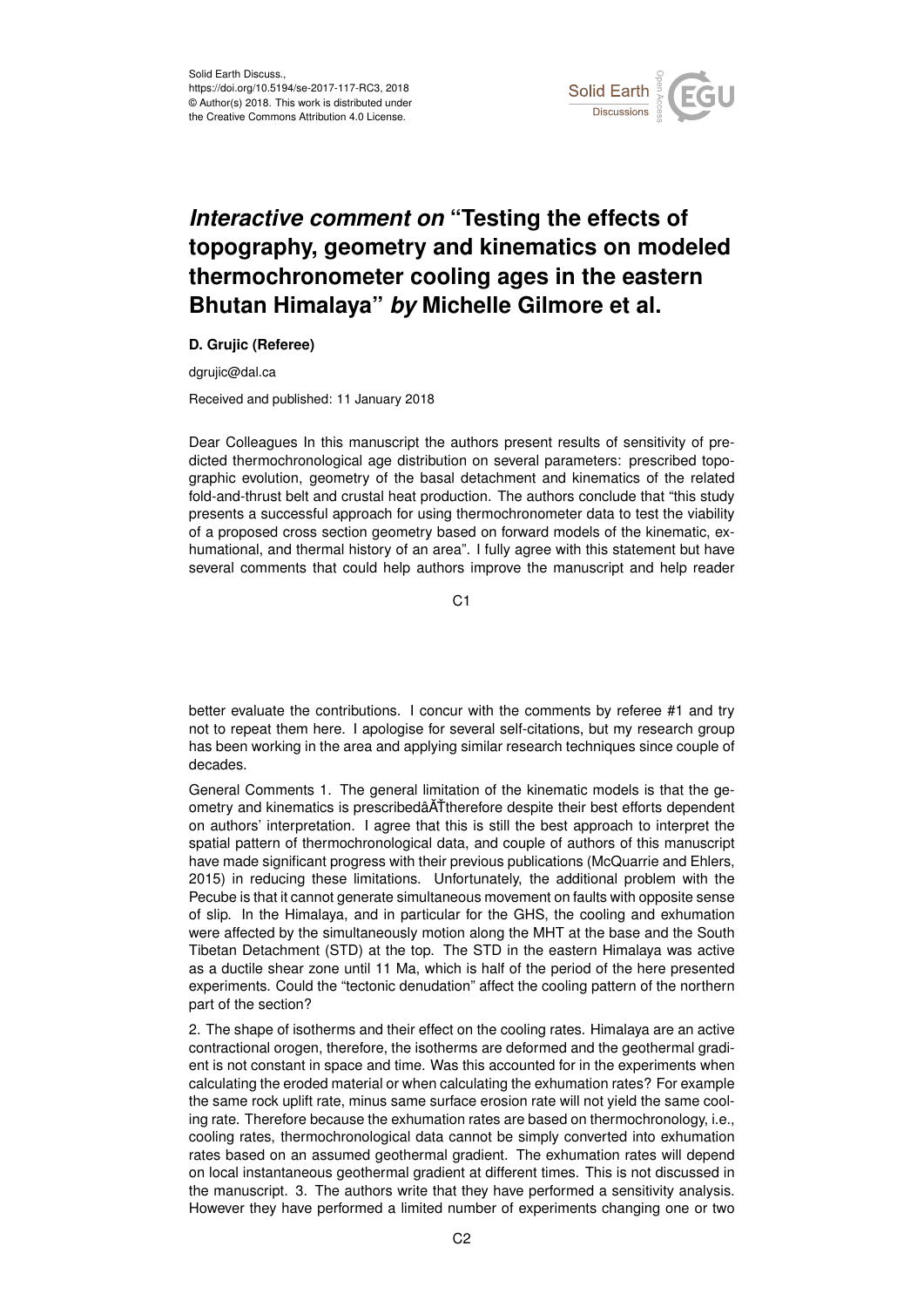parameters at the time (I concur with the related comments by referee #1). However it would have been better to perform a systematic search through the parameter "space" by providing the ranges of variables and searching for the most optimal value – the lowest misfit. I agree that this is a very time consuming approach, which requires tens of thousands of experiments. However this is the only approach that can provide a statistically relevant evaluation of any of the parameters. Pecube produces posterior probability density functions (PPDFs) for each model parameter, (Braun, J., P. Van Der Beek, P. Valla, X. Robert, F. Herman, C. Glotzbach, V. Pedersen, C. Perry, T. Simon-Labric, and C. Prigent (2012), Quantifying rates of landscape evolution and tectonic processes by thermochronology and numerical modeling of crustal heat transport using PECUBE, Tectonophysics, 524-525, 1-28, doi:10.1016/j.tecto.2011.12.035.âA<sup>(</sup>) I admit that I do not know if this can be implemented by the technique presented here (combination of Pecube thermokinematic modeling and Move kinematic modeling). 4. The GHC is not a trust sheet-the rocks in this lithotectonic units were affected by pervasive and heterogeneous ductile deformation. Similarly the MCT is not a fault but a several kilometers thick ductile shear zone with mylonites derived both from footwall block rocks and the hanging wall block rocks. All these rocks deformed as viscoelasto-plastic thermally activated materials and ought to be modeled as such not as Mohr-Coulomb materials. I do not question the applicability of cross section balancing and thermokinematic modeling for the rocks and structures that were dominantly deformed as the latter mechanisms. Therefore the particle displacement paths were not as simple as implemented by thermal-kinematic models. In conclusion, these models are applicable for the period after the cessation of pervasive ductile deformation. This is regardless weather the lithotectonic unit was emplaced according to the channel flow tectonic mode or to the classical fold nappe mode. In either case the pervasive ductile deformation occurred before the thermochronological record used here. Finally, the thermochronological data presented here and available in general cannot constrain the tectonic processes that occurred before them. 5. The authors analyse and discuss the effect of the thermophysical properties of the rocks on the spatial pattern of cooling

C3

ages. However only the values of heat production were changed (2 and 4  $\mu$ W/m3). However the thermal properties control the Péclet number, which dictates how strongly are the isotherms deflected because of the thrusting. This furthermore implies that the thermal properties have to include the study of sensitivity on thermal conductivity, heat capacity and density of the rocks.

Specific Comments 1. Valla et al. [2010] have shown that relief development must be 2–3 times faster than the background exhumation/erosion rate to be recorded and quantitatively extracted from thermochronological data. Valla, P., F. Herman, P. A. van der Beek, and J. Braun (2010), Inversion of thermochronological age-elevation profiles to extract independent estimates of denudation and relief history a and relief history and conceptual model, Earth Planet. Sci. Lett., 295, 511–522. Please comment in your manuscript in the relevant places. 2. What is the evidence in the field (i.e., petrological) for the burial by Kakhtang thrust? Kakhtang thrust appears very steep therefore the burial rate might not be high. In addition the KT emplaced some of the hottest rocks in the Himalaya therefore the isotherms might have been disturbed during its activity, in other words heating and cooling does not need to imply burial and exhumation. 3.

Technical corrections a) Vertical uplift and vertical exhumation. Both rock and surface uplift and exhumation concern the vertical component of the particle displacement (in three different reference frames). Therefore word vertical is superfluous. However one must make difference between rock uplift and surface uplift, in particular in an article like this one where both processes are discussed. Please adhere strictly to the definitions by England and Molnar, 1990. Surface uplift, uplift of rocks, and exhumation of rocks. Geology, 18(12), pp.1173-1177. b) There is no process named "surface radiogenic heat production". Please correct the wording accordingly in the entire document.

All the above comments and further technical comments are in the annotated file.

Please also note the supplement to this comment: https://www.solid-earth-discuss.net/se-2017-117/se-2017-117-RC3-supplement.pdf